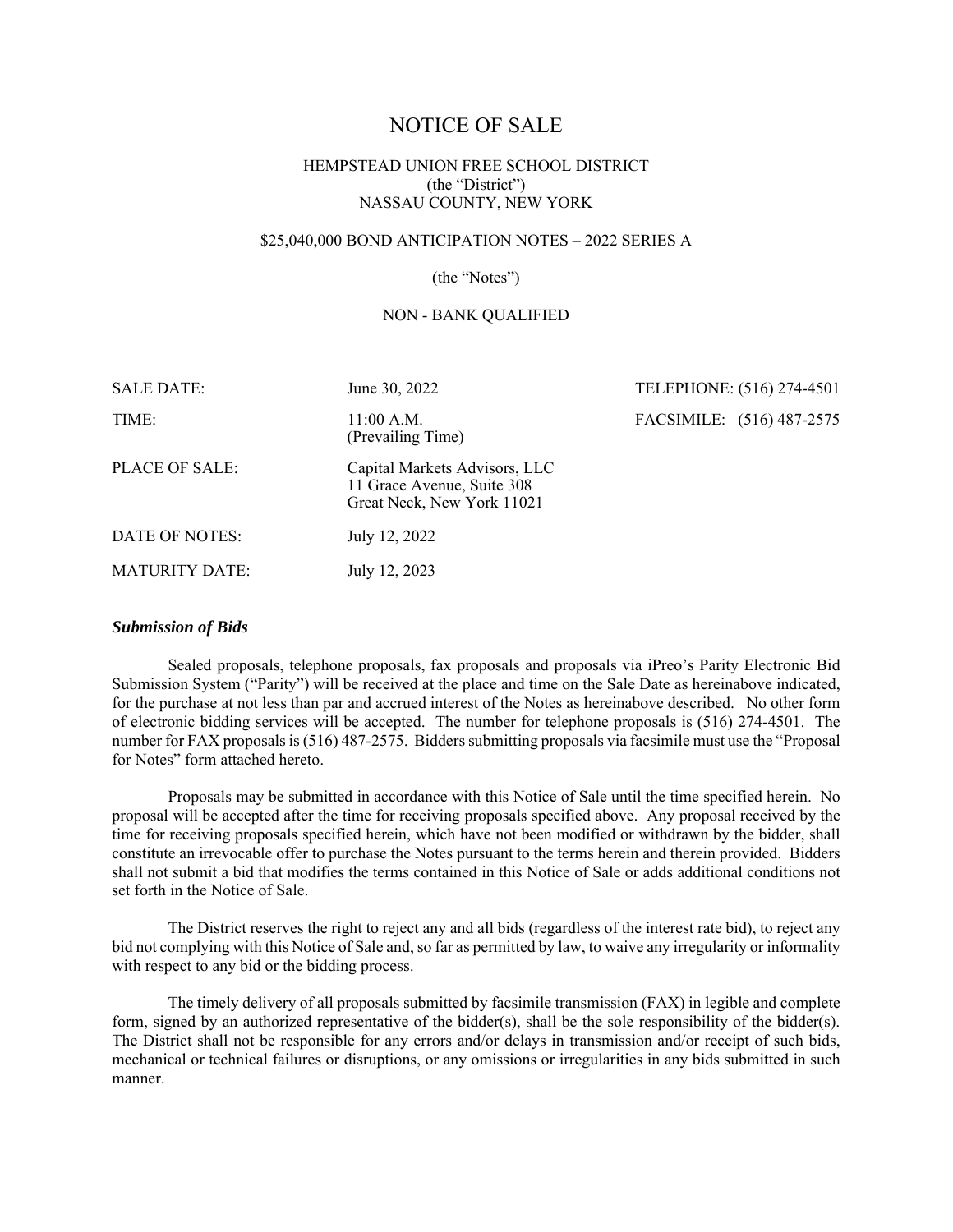Bids may be for all or a portion of the Notes (\$5,000,000 minimum bid) and must state in a multiple of one-hundredth or one-eighth of 1% a rate or rates of interest per annum which such Notes shall bear. Interest will be calculated on the basis of a 30-day month and 360-day year. The Notes will not be subject to prior redemption.

## *Bidding using Parity*

Prospective bidders wishing to submit an electronic bid via Parity must be contracted customers of Parity. Prospective bidders who do not have a contract with Parity must call (212) 849-5021 to become a customer. By submitting an electronic bid for the Notes, a bidder represents and warrants to the District that such bidder's bid for the purchase of the Notes is submitted for and on behalf of such prospective bidder by an officer or agent who is duly authorized to bind the bidder to a legal, valid and enforceable contract for the purchase of the Notes.

Each prospective bidder who wishes to submit an electronic bid shall be solely responsible to register to bid via Parity. Each qualified prospective bidder shall be solely responsible to make necessary arrangements to access Parity for purposes of submitting its bid in a timely manner and in compliance with the requirements of this Notice of Sale. Neither the District nor Parity shall have any duty or obligation to undertake such registration to bid for any prospective bidder or to provide or assure such access to any qualified prospective bidder, and neither the District nor Parity shall be responsible for a bidder's failure to register to bid or for proper operation of, or have any liability for any delays or interruptions of, or any damages caused by Parity. The District is using Parity as a communications mechanism, and not as the District's agent, to conduct the electronic bidding for the District's Notes. The District is not bound by any advice or determination of Parity as to whether any bid complies with the terms of this Notice of Sale. All costs and expenses incurred by prospective bidders in connection with their registration and submission of bids via Parity are the sole responsibility of the bidders, and the District is not responsible, directly or indirectly, for any such costs or expenses. If a prospective bidder encounters any difficulty in registering to bid, or submitting or modifying a bid for the Notes, it should telephone Parity and notify the District's Municipal Advisor, Capital Markets Advisors, LLC at (516) 274-4501 (provided that the District shall have no obligation to take any action whatsoever upon receipt of such notice).

If any provisions of this Notice of Sale shall conflict with information provided by Parity, as approved provider of electronic bidding services, this Notice of Sale shall control. Further information about Parity, including any fee charged, may be obtained from Parity at (212) 849-5021. The time maintained by Parity shall constitute the official time with respect to all bids submitted.

#### *Payment and Security for the Notes*

Said Notes are general obligations of the District and the faith and credit of such District are pledged for payment of the principal of and interest on such Notes. All the taxable real property in said District will be subject to the levy of ad valorem taxes, without limitation as to rate or amount, sufficient to pay the principal of and interest on the Notes.

## *Authority for and Purpose of the Issue*

The Notes are being issued pursuant to the Constitution and statues of the State, including among others, the Local Finance Law and the Education Law, and a bond resolution adopted by the Board of Education of the District on June 21, 2018 authorizing the issuance of serial bonds or bond anticipation notes issued in anticipation of such serial bonds to finance the costs of the construction of a new elementary school, including the demolition of the existing building on said site and the removal of certain modular buildings used throughout the District. The proceeds from the sale of the Notes, together with \$440,000 in available funds, will be used to redeem the District's outstanding \$25,480,000 Bond Anticipation Notes – 2021 Series B maturing on July 13, 2022.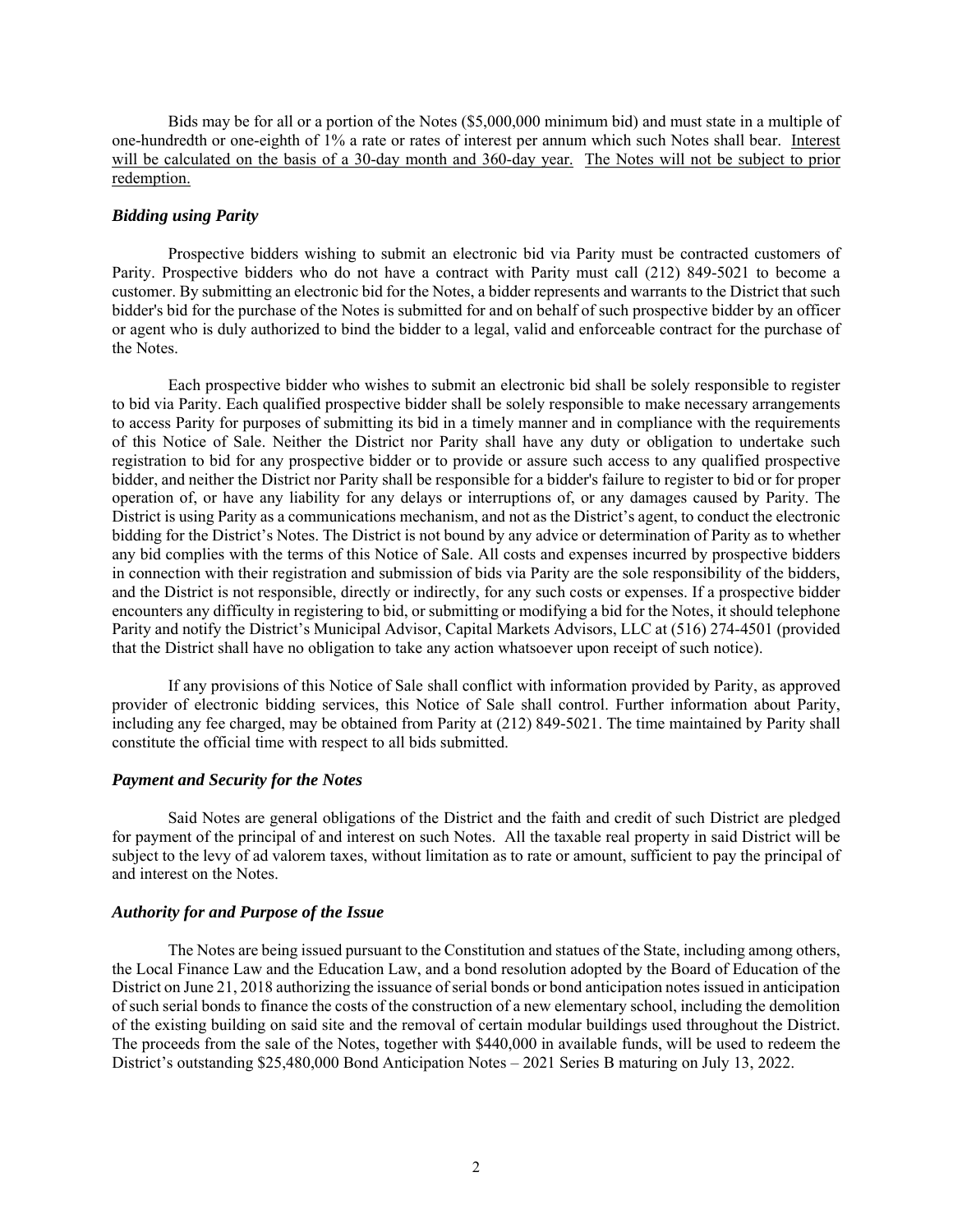# *Optional Redemption for the Notes*

The Notes will not be subject to redemption prior to maturity.

#### *Award of Notes*

The Notes will be awarded and sold to the bidder(s) complying with the terms of sale and offering to purchase the Notes at the lowest net interest cost, and if two or more such bidders offer the same lowest net interest cost, then to the one of said bidders offering to purchase the largest par amount of the Notes and if all of said bidders offer the same net interest cost and offer to purchase the same par amount, then to the one of said bidders selected by the Sale Officer by lot from among all said bidders.

The right is reserved by the District to award to any bidder all or any part of the Notes which such bidder offers to purchase and, in the event of a partial award, the premium, if any, specified by such bidder will be prorated.

Award of the Notes is expected to be made promptly after opening of the bids, but the successful bidder(s) may not withdraw its proposal until after 3:00 o'clock P.M. (Prevailing Time) on the day of such bid opening and then only if such award has not been made prior to the withdrawal. The Notes will be delivered and shall be paid for on or about the Date of Notes at such place and on such business day and at such hour, as the Sale Officer and successful bidder(s) shall mutually agree.

### *Form of the Notes*

The Notes will be issued in registered form, and, at the option of the purchaser(s), the Notes will be (i) registered in the name of the successful bidder or (ii) registered to Cede & Co., as the partnership nominee for The Depository Trust Company, New York, New York ("DTC") as book-entry notes.

If the Notes are registered in the name of the successful bidder(s), a single note certificate will be issued for those Notes bearing the same rate of interest in the aggregate principal amount awarded to the successful bidder(s) at such interest rate. Principal of and interest on such Notes will be payable in Federal Funds by the District, at such bank or trust company located and authorized to do business in the State of New York as selected by the successful bidder.

If the Notes are issued in book-entry form, such notes will be delivered to DTC, which will act as securities depository for the Notes. Beneficial owners will not receive certificates representing their respective interests in the Notes. Individual purchases may be made in denominations of \$5,000 or integral multiples thereof. A single note certificate will be issued for those Notes bearing the same rate of interest and CUSIP number in the aggregate principal amount awarded to such purchaser at such interest rate. Principal of and interest on said Notes will be paid in Federal Funds by the District to Cede & Co., as nominee for DTC, which will in turn remit such principal and interest to its participants for subsequent distribution to the beneficial owners of the Notes as described herein.

Transfer of principal and interest payments to beneficial owners by participants of DTC will be the responsibility of such participants and other nominees of beneficial owners. The District will not be responsible or liable for payments by DTC to its participants or by DTC participants to beneficial owners or for maintaining, supervising or reviewing the records maintained by DTC, its participants or persons acting through such participants.

CUSIP identification numbers will be printed on the book-entry Notes if Bond Counsel is provided with such numbers by the close of business on the Sale Date of the Notes, but neither the failure to print such number on any Note nor any error with respect thereto shall constitute cause for a failure or refusal by the purchaser thereof to accept delivery and pay for the Notes in accordance with the terms hereof. All expenses in relation to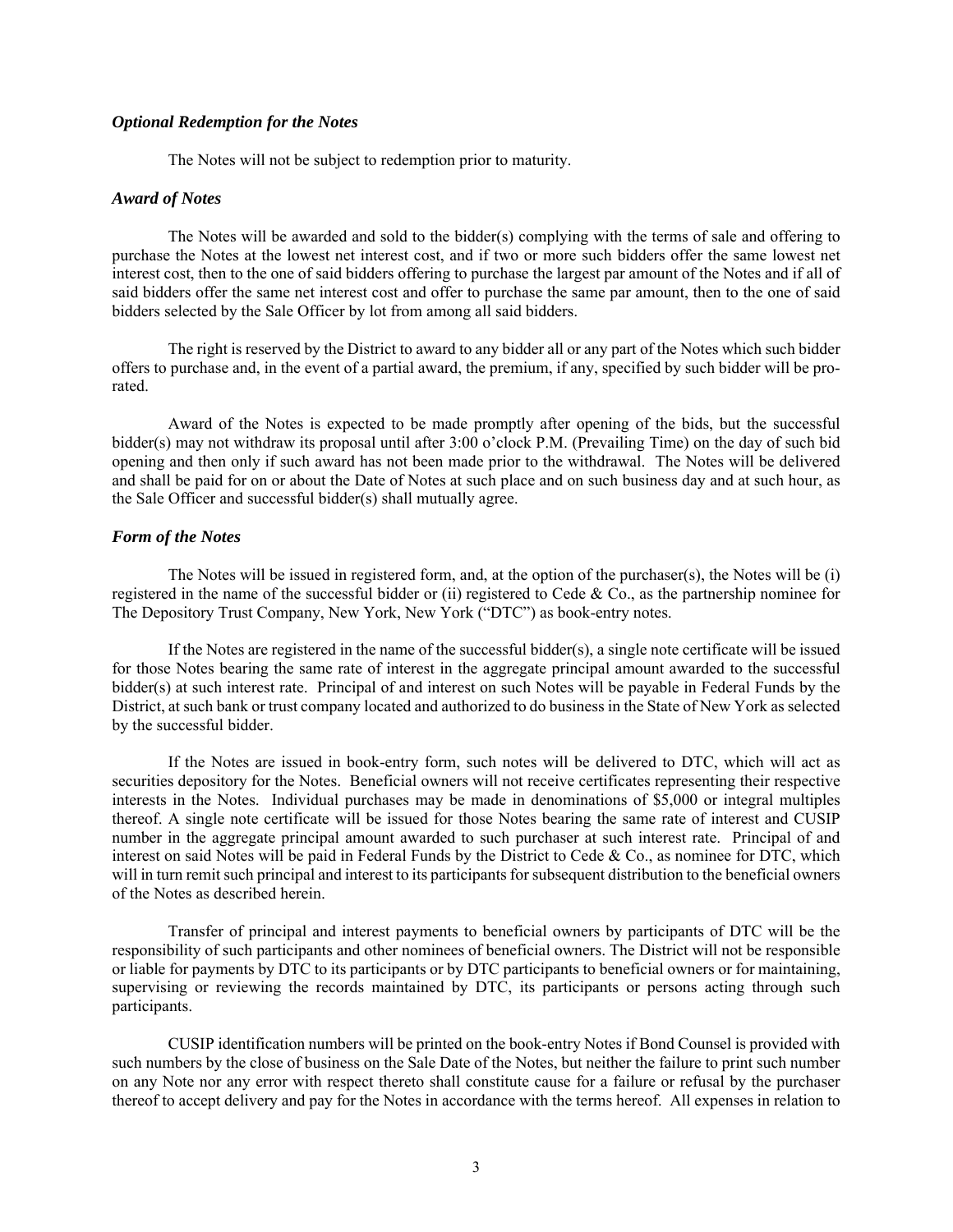the printing of CUSIP numbers on the Notes shall be paid for by the District; provided, however, that the CUSIP Service Bureau charge for the assignment of said numbers shall be the responsibility of and shall be paid for by the purchaser. DTC is an automated depository for securities and a clearinghouse for securities transactions, and will be responsible for establishing and maintaining a book-entry-only system for recording the ownership interests of its participants, which include certain banks, trust companies and securities dealers, and the transfer of the interests among its participants. The DTC participants will be responsible for establishing and maintaining records with respect to the Notes. Individual purchases of beneficial ownership interests in the Notes may be made only through book entries made on the books and records of DTC (or a successor depository) and its participants.

### *Delivery of the Notes*

Said Notes will be delivered on or about the Date of the Notes, referred to herein, in New York, New York or otherwise as may be agreed with the purchaser(s); however, if the Notes are issued in book-entry only form, said Notes will be delivered to DTC, Jersey City, New Jersey. The purchase price of said Notes shall be paid in FEDERAL FUNDS or other funds available for immediate credit on said delivery date.

#### *Legal Opinion*

The proposed form of the approving legal opinion of Bond Counsel is set forth in Appendix D to the Preliminary Official Statement dated June 22, 2022 (the "Preliminary Official Statement"), circulated in connection with the sale of the Notes, which shall be supplemented by the final official statement to be dated June 30, 2022 (the "Official Statement"), and will be furnished to the purchaser upon delivery of the Notes.

#### *Tax Exemption*

In the opinion of Bond Counsel, interest on the Notes is (i) excluded from gross income for federal income tax purposes pursuant to Section 103 of the Internal Revenue Code of 1986, as amended (the "Code") and (ii) exempt from personal income taxes of New York State and its political subdivisions, including The City of New York, all as described in more detail in "TAX MATTERS" in the Preliminary Official Statement. Upon delivery of the Notes, Bond Counsel will deliver an opinion regarding the tax-exempt status of the Notes substantially in the form of the approving legal opinion of Bond Counsel set forth in Appendix D of the Preliminary Official Statement.

 The successful bidder may at its option refuse to accept the Notes if the opinion of Bond Counsel is not delivered or if any income tax law of the United States of America is hereafter enacted which shall provide that the interest thereon is taxable, or shall be taxable at a future date, for federal income tax purposes, and in such case said successful bidder will be relieved of its contractual obligations arising from the acceptance of its proposal.

# *Bank Qualification*

The District will not designate the Notes as "qualified tax-exempt obligations" pursuant to the provisions of Section 265(b)(3) of the Code.

#### *Obligation of Winning Bidder to Deliver an Issue Price Certificate at Closing*

By submitting a bid, each bidder is certifying that its bid is a firm offer to purchase the Notes, is a good faith offer which the bidder believes reflects current market conditions, and is not a "courtesy bid" being submitted for the purpose of assisting in meeting the competitive sale requirements relating to the establishment of the "issue price" of the Notes pursuant to Section 148 of the Code, including the requirement that bids be received from at least three (3) underwriters of municipal bonds who have established industry reputations for underwriting new issuances of municipal bonds (the "Competitive Sale Requirements"). The Municipal Advisor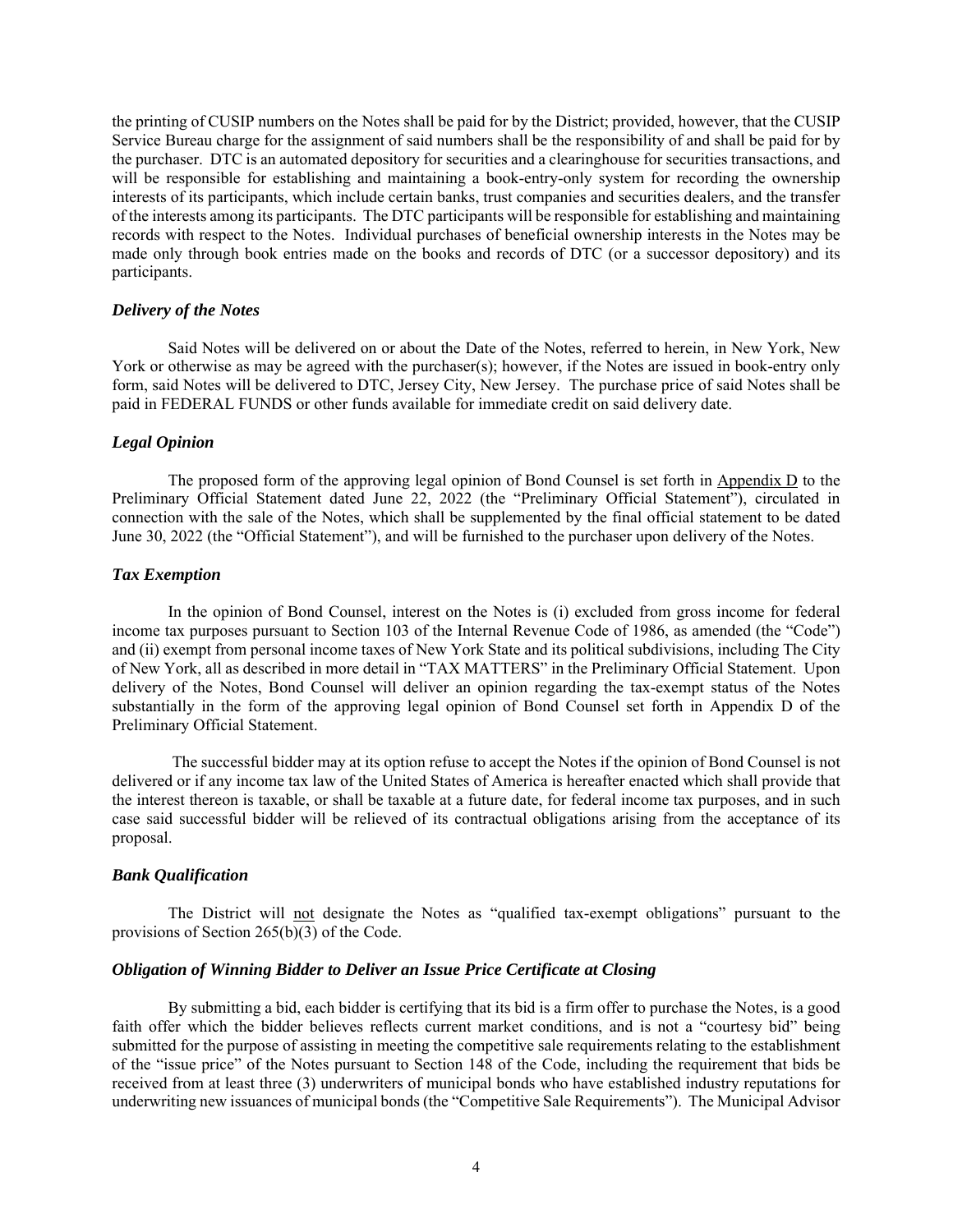will advise the winning bidder if the Competitive Sale Requirements were met at the same time it notifies the winning bidder of the award of the Notes. **Bids will not be subject to cancellation in the event that the Competitive Sale Requirements are not satisfied.**

The winning bidder(s) shall, within one (1) hour after being notified of the award of the Notes, advise the Municipal Advisor by electronic or facsimile transmission of the reasonably expected initial public offering price or yield of each maturity of the Notes (the "Initial Reoffering Prices") as of the date of the award.

By submitting a bid, the winning bidder agrees (unless the winning bidder is purchasing the Notes for its own account and not with a view to distribution or resale to the public) that if the Competitive Sale Requirements are not met, it will elect and satisfy either option (1) or option (2) described below. *Such election*  must be made on the bid form submitted by each bidder or otherwise communicated to the Municipal Advisor at *the time of the submission of the bid.*

# (1) **Hold the Price**. The winning bidder:

(a) will make a bona fide offering to the public of all of the Notes at the Initial Reoffering Prices and provide Bond Counsel with reasonable supporting documentation, such as a copy of the pricing wire or equivalent communication, the form of which is acceptable to Bond Counsel,

(b) will neither offer nor sell to any person any Notes within a maturity at a price that is higher, or a yield that is lower, than the Initial Reoffering Price of such maturity until the earlier of (i) the date on which the winning bidder has sold to the public at least 10 percent of the Notes of such maturity at a price that is no higher, or a yield that is no lower, than the Initial Reoffering Price of such maturity or (ii) the close of business on the 5th business day after the date of the award of the Notes, and

(c) has or will include within any agreement among underwriters, any selling group agreement and each retail distribution agreement (to which the winning bidder is a party) relating to the initial sale of the Notes to the public, together with the related pricing wires, language obligating each underwriter to comply with the limitations on the sale of the Notes as set forth above.

#### (2) **Follow the Price**. The winning bidder:

(a) will make a bona fide offering to the public of all of the Notes at the Initial Reoffering Prices and provide the Issuer with reasonable supporting documentation, such as a copy of the pricing wire or equivalent communication, the form of which is acceptable to Bond Counsel,

(b) will report to the Issuer information regarding first price that at least 10 percent of the Notes within each maturity of the Notes have been sold to the public,

(c) will provide the Issuer with reasonable supporting documentation or certifications of such sale prices the form of which is acceptable to Bond Counsel. This reporting requirement, which may extend beyond the closing date of the Notes, will continue until such date that the requirement set forth in paragraph (b) above for each maturity of the Notes is satisfied, and

(d) has or will include within any agreement among underwriters, any selling group agreement and each retail distribution agreement (to which the winning bidder is a party) relating to the initial sale of the Notes to the public, together with the related pricing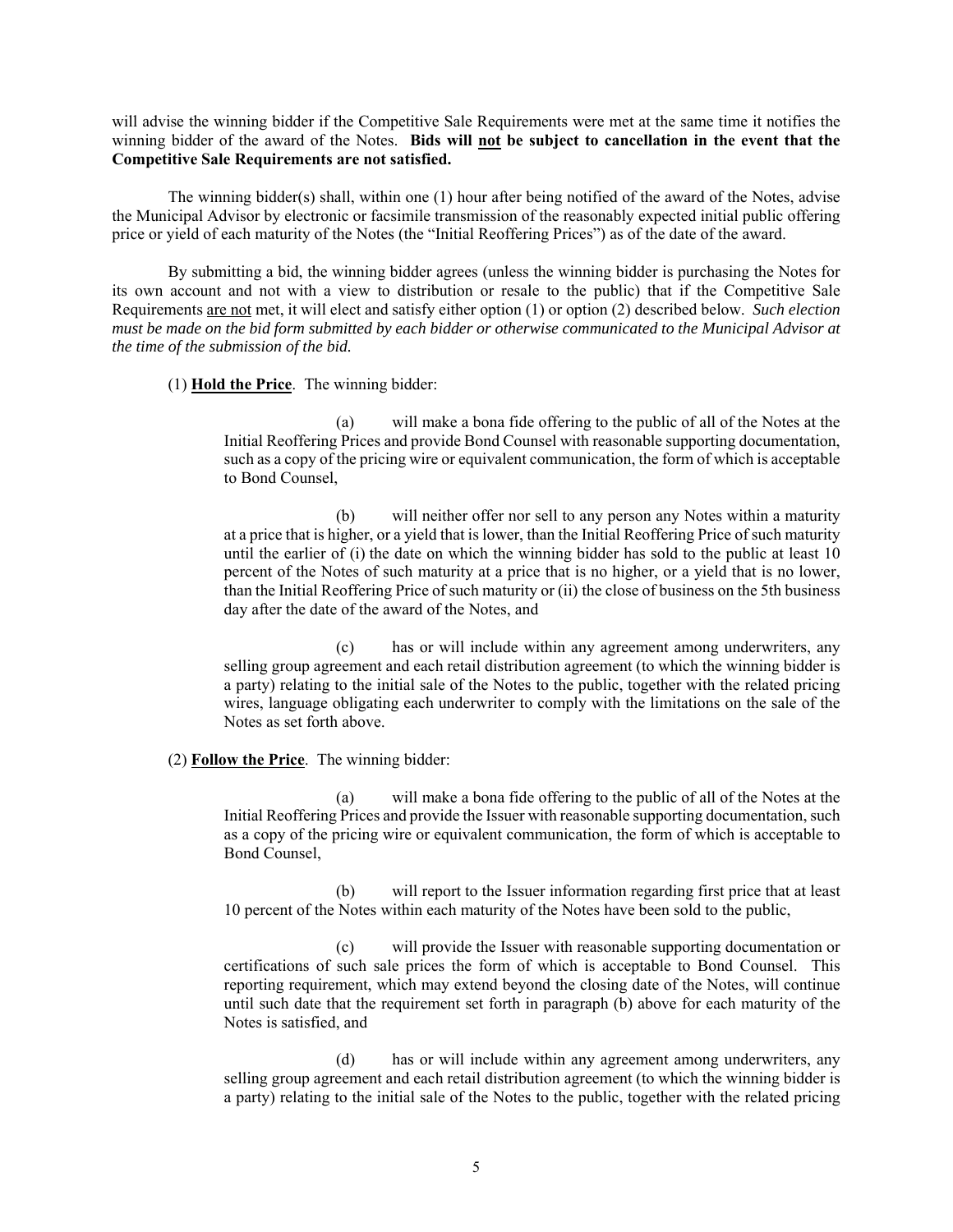wires, language obligating each underwriter to comply with the reporting requirement described above.

For purposes of the "hold the price" or "follow the price" requirement, a "maturity" refers to Notes that have the same interest rate, credit and payment terms.

Regardless of whether or not the Competitive Sale Requirements were met, the winning bidder shall submit to the Issuer a certificate (the "Reoffering Price Certificate"), satisfactory to Bond Counsel, prior to the delivery of the Notes stating the applicable facts as described above. The form of Reoffering Price Certificate is available by contacting Bond Counsel or the Municipal Advisor.

If the winning bidder has purchased the Notes for its own account and not with a view to distribution or resale to the public, then, whether or not the Competitive Sale Requirements were met, the Reoffering Price Certificate will recite such facts and identify the price or prices at which the purchase of the Notes was made.

For purposes of this Notice, the "public" does not include the winning bidder or any person that agrees pursuant to a written contract with the winning bidder to participate in the initial sale of the Notes to the public (such as a retail distribution agreement between a national lead underwriter and a regional firm under which the regional firm participates in the initial sale of the Notes to the public). In making the representations described above, the winning bidder must reflect the effect on the offering prices of any "derivative products" (e.g., a tender option) used by the bidder in connection with the initial sale of any of the Notes.

# *Official Statement, Undertaking to Provide Notices of Events and Compliance History*

The District will provide a reasonable number of Official Statements to the successful bidder within seven (7) business days following receipt of a written request therefor made to the District and its Municipal Advisor. Such request may specify the applicable (a) offering price, (b) selling compensation, (c) rating, (d) credit enhancement and (e) identity and complete name of such bidder and any participating underwriters, and if so, the Preliminary Official Statement will be modified or supplemented by the information so specified. Neither the District nor its Municipal Advisor shall be liable in any manner for any delay, inaccuracy, or omission on the part of any successful bidder with respect to such request, nor shall the District's failure, as a result thereof, to provide the Official Statement within the above time period, constitute cause for a failure or refusal by such bidder to accept delivery of and pay for the Notes in accordance with the terms hereof.

The Preliminary Official Statement is in a form "deemed final" by the District for purposes of Securities and Exchange Commission Rule 15c2-12 ("Rule 15c2-12"), but may be modified or supplemented as noted above. In order to assist bidders in complying with Rule 15c2-12 and as part of the District's contractual obligation arising from its acceptance of the proposal of the successful bidder(s), at the time of the delivery of the Notes the District will provide an executed copy of its "Undertaking to Provide Notices of Events" (the "Undertaking"). *The form of said Undertaking is set forth in Appendix E to the Preliminary Official Statement.*

Except as otherwise set forth in the Preliminary Official Statement (see the caption entitled "DISCLOSURE UNDERTAKING"), the District is in compliance in all material respects with all previous undertakings made pursuant to Rule 15c2-12 during each of the past five years.

#### *Documents Accompanying the Delivery of the Notes*

The obligation hereunder to deliver or accept the Notes pursuant hereto shall be conditioned on the delivery to the successful bidder at the time of delivery of the Notes of: (i) the opinion of Bond Counsel; (ii) a certificate of the School Attorney, dated the date of delivery of the Notes, to the effect that there is no controversy or litigation of any nature pending or threatened to restrain or enjoin the issuance, sale, execution or delivery of the Notes, or in any way contesting or affecting the validity of the Notes or any of the proceedings taken with respect to the issuance and sale thereof or the application of moneys to the payment of the Notes, and further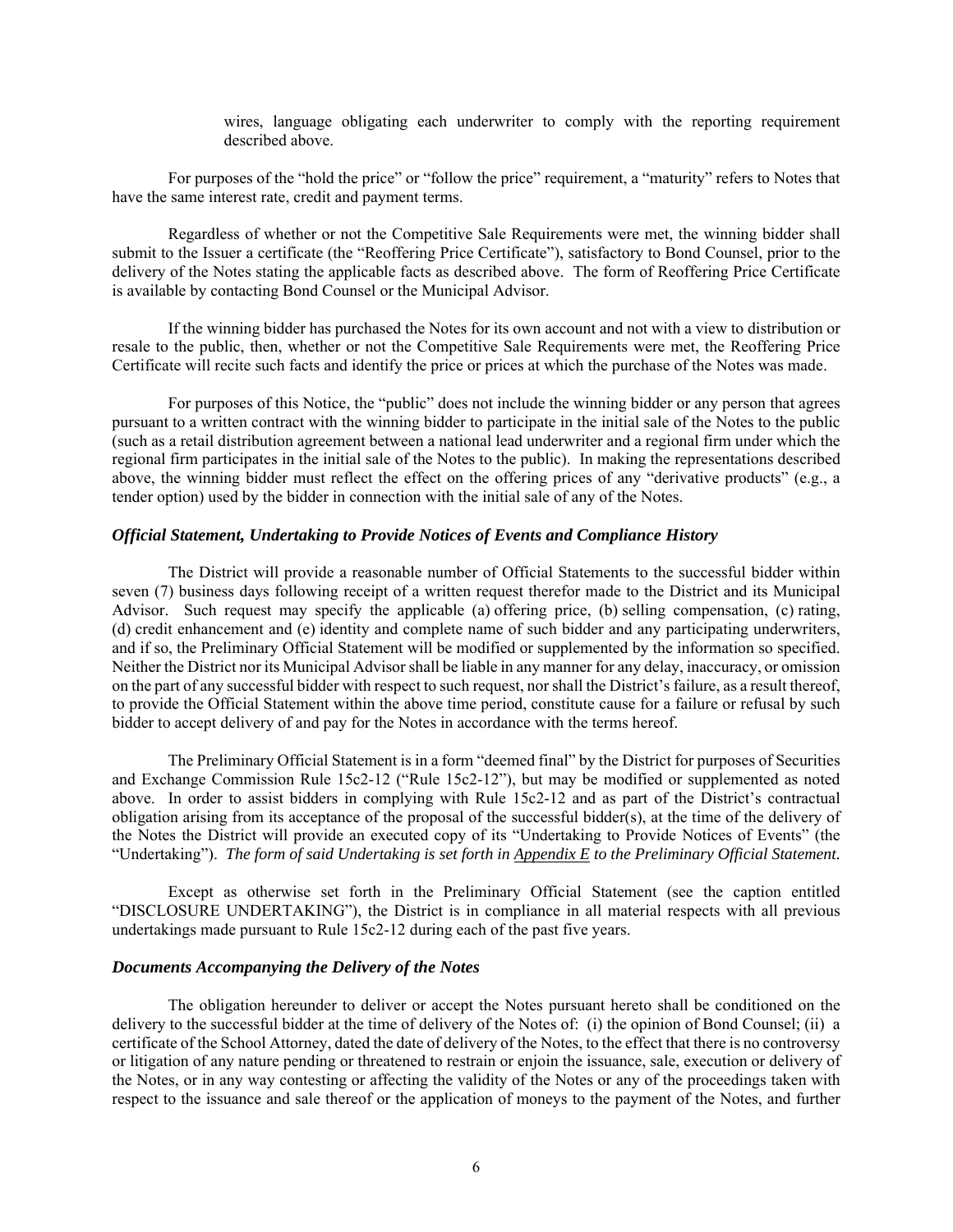stating that there is no controversy or litigation of any nature now pending or threatened by or against the District wherein an adverse judgment or ruling could have a material adverse impact on the financial condition of the District or adversely affect the power of the District to levy, collect and enforce the collection of taxes or other revenues for the payment of its Notes, which has not been disclosed in the Official Statement; (iii) a certificate of the President of the Board of Education to the effect that as of the date of the Official Statement and at all times subsequent thereto, up to and including the time of the delivery of the Notes, the Official Statement did not and does not contain any untrue statement of a material fact or omit to state a material fact necessary to make the statements herein, in the light of the circumstances under which they were made, not misleading, and further stating that there has been no adverse material change in the financial condition of the District since the date of the Official Statement to the date of issuance of the Notes (and having attached thereto a copy of the Official Statement); (iv) a certificate signed by the President of the Board of Education evidencing payment for the Notes; (v) a signature certificate evidencing the due execution of the Notes, including statements that (a) no litigation of any nature is pending or, to the knowledge of the signers, threatened, restraining or enjoining the issuance and delivery of the Notes or the levy and collection of taxes to pay the principal of and interest thereon, nor in any manner questioning the proceedings and authority under which the Notes were authorized or affecting the validity of the Notes thereunder, (b) neither the corporate existence or boundaries of the District nor the title of the signers to their respective offices is being contested, and (c) no authority or proceedings for the issuance of the Notes have been repealed, revoked or rescinded, and (vi) a Tax Certificate executed by the President of the Board of Education, as described under "TAX MATTERS" in the Preliminary Official Statement.

## *Contact Information*

.

The District's contact information is Mr. Jamal Scott Assistant Superintendent for Business & Operations, (516) 434-4062, email: JJScott@hempsteadschools.org.

> HEMPSTEAD UNION FREE SCHOOL DISTRICT NASSAU COUNTY, NEW YORK

/s/ Olga Brown- Young President of the Board of Education and Chief Fiscal Officer

Dated: June 22, 2022